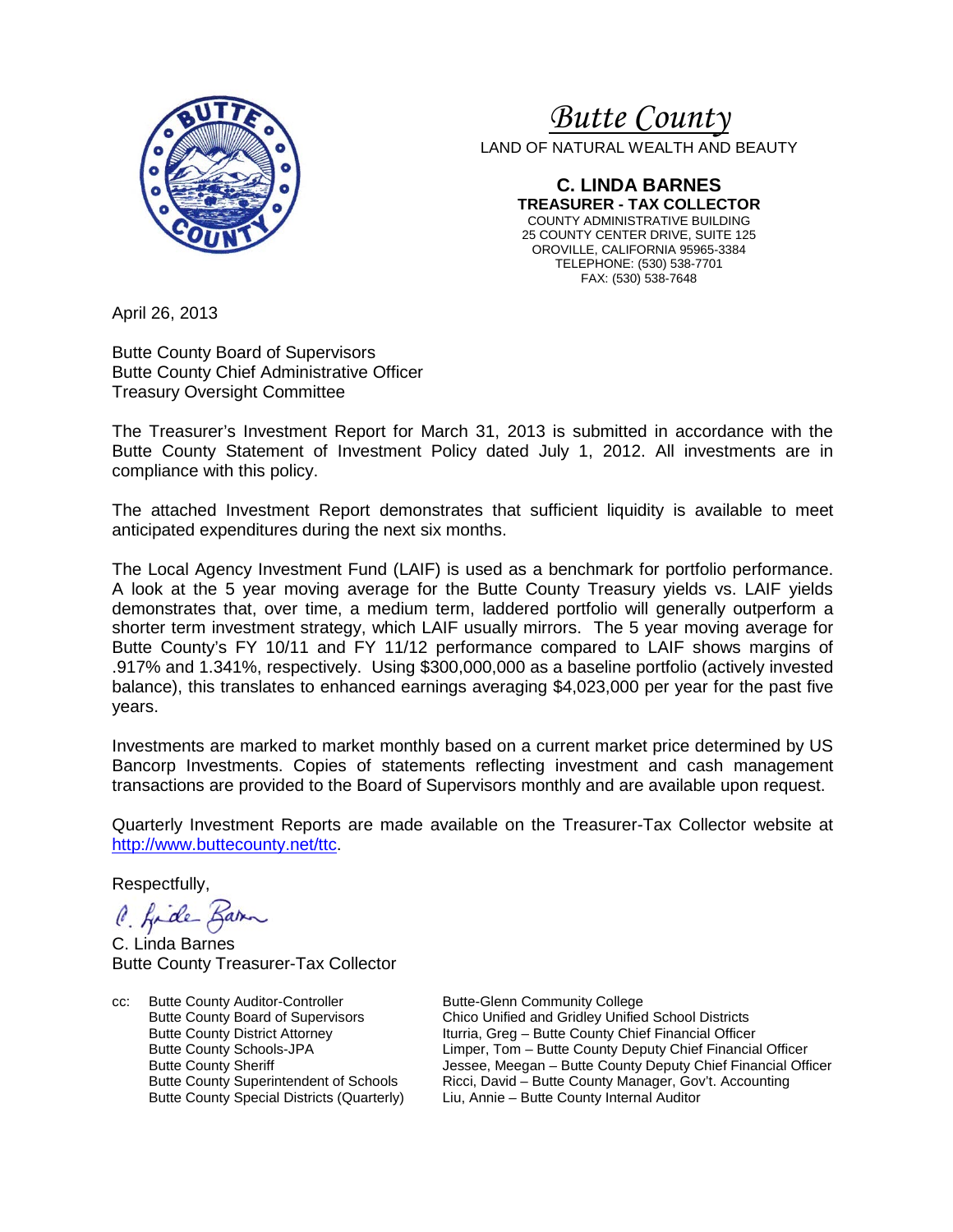

## **BUTTE COUNTY TREASURER'S INVESTMENT REPORT**

**March 31, 2013**

| <b>ACTIVELY MANAGED PORTFOLIO:</b>              | YIELD TO<br><b>MATURITY</b> | <b>WEIGHTED AVERAGE</b><br><b>MATURITY (DAYS)*</b> | <b>PAR VALUE</b> | <b>FAIR VALUE</b> | <b>COST CARRIED</b> |
|-------------------------------------------------|-----------------------------|----------------------------------------------------|------------------|-------------------|---------------------|
| <b>LOCAL AGENCY INVESTMENT FUND (LAIF)</b>      | 0.285%                      |                                                    | 67,307,633.67    | 67,307,633.67     | 67,307,633.67       |
| <b>CALTRUST</b>                                 | 0.305%                      |                                                    | 4.477.27         | 4.477.27          | 4,479.84            |
| <b>CALTRUST</b>                                 | 0.675%                      | 30                                                 | 5,003,628.67     | 5,003,628.67      | 5,007,131.89        |
| <b>BANK MONEY MARKET (COLLATERALIZED)</b>       | 0.290%                      |                                                    | 27,737,079.55    | 27,737,079.55     | 27,737,079.55       |
| <b>COMMERCIAL PAPER**</b>                       |                             |                                                    | 0.00             | 0.00              | 0.00                |
| <b>MUNICIPAL BONDS</b>                          | 0.410%                      | 548                                                | 1,000,000.00     | 1,004,230.00      | 1,004,650.00        |
| <b>CORPORATE NOTES**</b>                        | 0.812%                      | 551                                                | 14,750,000.00    | 15.029.145.50     | 15,132,611.56       |
| <b>NEGOTIABLE CDS**</b>                         | 1.344%                      | 737                                                | 3.250.000.00     | 3.253.949.66      | 3,250,000.00        |
| <b>CERTIFICATES OF DEPOSIT (COLLATERALIZED)</b> | 0.810%                      | 718                                                | 10,500,000.00    | 10,500,000.00     | 10,500,000.00       |
| <b>FEDERAL AGENCY NOTES**</b>                   | 1.564%                      | 1,168                                              | 213.595.000.00   | 216.679.764.90    | 214,905,190.76      |
| <b>TOTAL ACTIVELY MANAGED PORTFOLIO:</b>        | 1.128%                      | 783                                                | 343,147,819.16   | 346,519,909.22    | 344.848.777.27      |

#### **INVESTMENT OF NOTE/BOND PROCEEDS AND OPERATING CASH**

| <b>SCHOOL BOND PROCEEDS</b> (see page 2 for details)                     | 10.753.761.70  | 10,753,761.70  | 10,753,761.70  |
|--------------------------------------------------------------------------|----------------|----------------|----------------|
| <b>OPERATING ACCOUNTS</b>                                                |                |                |                |
| US BANK CHECKING ACCOUNT DEPOSITS                                        | 20,373,443.58  | 20,373,443.58  | 20,373,443.58  |
| <b>OPERATING CASH</b>                                                    | 56.322.81      | 56.322.81      | 56,322.81      |
| <b>OTHER</b>                                                             | 702.97         | 702.97         | 702.97         |
| <b>TOTAL TREASURER'S FUND LEDGER BALANCE:</b>                            | 374,332,050.22 | 377.704.140.28 | 376,033,008.33 |
| <b>INVESTMENTS UNDER MANAGEMENT OF TRUSTEES</b> (see page 3 for details) | 3,315,688.93   | 3,317,603.03   | 3,329,650.97   |
|                                                                          |                |                |                |

**PAR VALUE FAIR VALUE COST CARRIED** 

**TOTAL CASH AND INVESTMENTS: 377,647,739.15 381,021,743.31 379,362,659.30**

| <b>SIX MONTH LIQUIDITY PROJECTIONS</b>                                                     |                             |  |  |  |  |  |  |  |
|--------------------------------------------------------------------------------------------|-----------------------------|--|--|--|--|--|--|--|
| Estimated Cash Receipts for Next Six Months<br>Estimated Disbursements for Next Six Months | 466.424.731<br>-510,169,597 |  |  |  |  |  |  |  |
| Estimated Net Cash Flow for Next Six Months***                                             | $-43,744,866$ (A1)          |  |  |  |  |  |  |  |
| Contingency Cashflow Needs (based on potential State budget shortfall)                     | $-30,000,000$ (A2)          |  |  |  |  |  |  |  |
| <b>Securities Maturing</b>                                                                 | 41,250,000 (B)              |  |  |  |  |  |  |  |
| Local Agency Investment Fund / Cal Trust / MMF                                             | 100,056,325 (C)             |  |  |  |  |  |  |  |
| <b>Total Liquidity for Next Six Months</b>                                                 | 67,561,459 (A1+A2+B+C)      |  |  |  |  |  |  |  |
| Estimated Cash Available for Long Term Investment                                          | $-30,000,000$               |  |  |  |  |  |  |  |
| Remaining Available Liquidity                                                              | 37.561.459                  |  |  |  |  |  |  |  |
| Total Par Value of actively managed investments maturing in less than 12 months:           | 144,802,819                 |  |  |  |  |  |  |  |
| Total Par Value of actively managed investments maturing in more than 12 months:           | 198.345.000                 |  |  |  |  |  |  |  |

\* Actual Weighted Average Maturity will be shorter, and actual dollar amount of investments maturing in less than 12 months will be higher than stated, due to call features on investments<br>\*\* See page 5 for detailed list of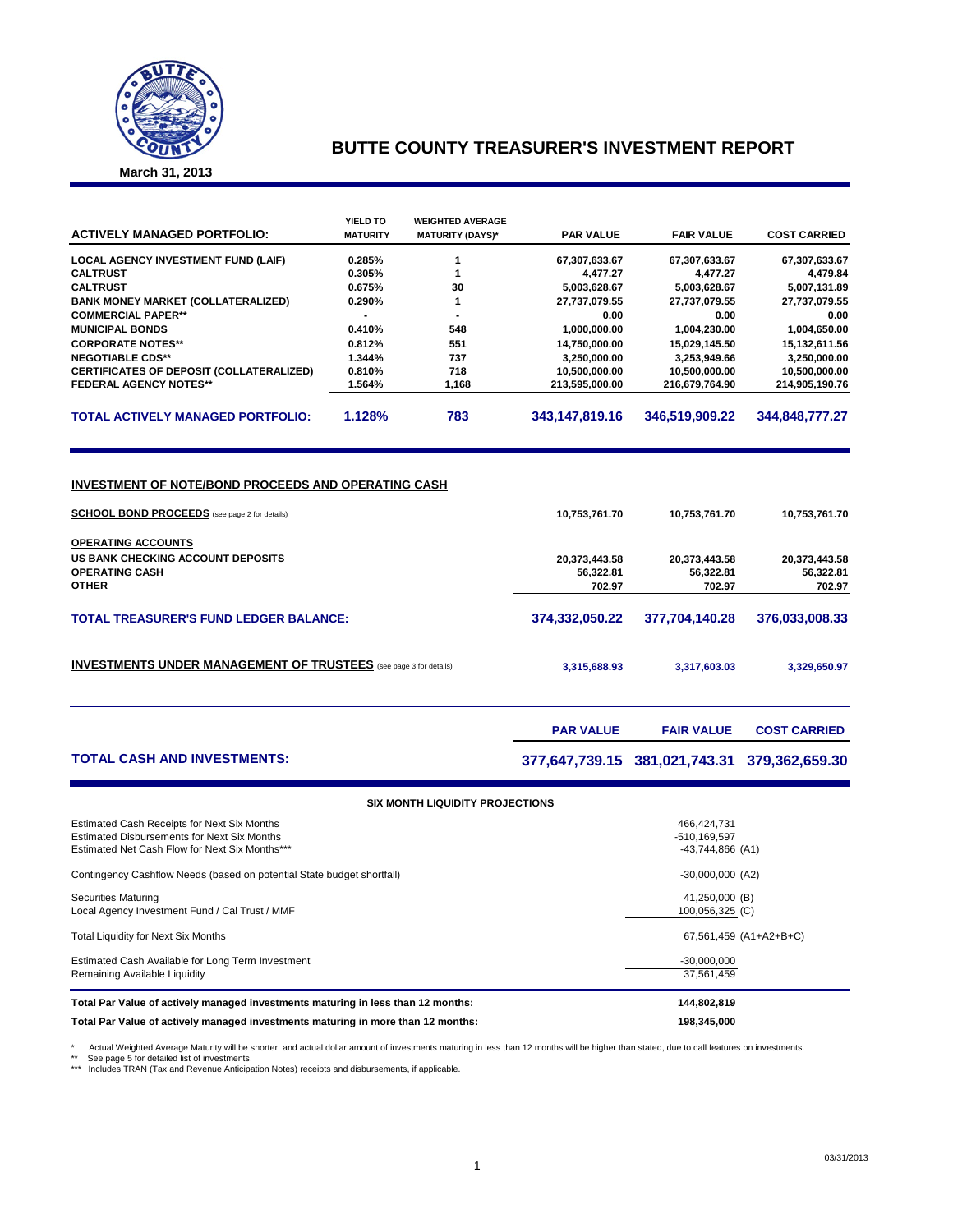# **BUTTE COUNTY TREASURER'S INVESTMENT REPORT INVESTMENT OF SCHOOL BOND PROCEEDS March 31, 2013**

| <b>BOND/NOTE DESCRIPTION</b>                       | <b>INVESTMENT</b><br><b>TYPE</b> | <b>MATURITY</b><br><b>DATE</b> | <b>DESCRIPTION</b> | <b>ANNUAL</b><br>YIELD* | <b>PAR</b><br><b>VALUE</b> | <b>FAIR</b><br><b>VALUE</b> | <b>COST</b><br><b>CARRIED</b> |
|----------------------------------------------------|----------------------------------|--------------------------------|--------------------|-------------------------|----------------------------|-----------------------------|-------------------------------|
| <b>BONDS - LOCAL AGENCY INVESTMENT FUND (LAIF)</b> |                                  |                                |                    |                         |                            |                             |                               |
| <b>Chico Unified School District "B"</b>           | LAIF                             |                                |                    | 0.285%                  | 8,619,048.75               | 8,619,048.75                | 8,619,048.75                  |
| Gridley Unified School District GO 2012            | LAIF                             |                                |                    | 0.285%                  | 2,134,712.95               | 2,134,712.95                | 2,134,712.95                  |
| <b>SUBTOTAL</b>                                    |                                  |                                |                    |                         | 10,753,761.70              | 10,753,761.70               | 10,753,761.70                 |
|                                                    |                                  |                                |                    |                         | <b>PAR</b><br><b>VALUE</b> | <b>FAIR</b><br><b>VALUE</b> | <b>COST</b><br><b>CARRIED</b> |
| <b>GRAND TOTAL</b>                                 |                                  |                                |                    |                         | 10,753,761.70              | 10,753,761.70               | 10,753,761.70                 |

\* Yields quoted above are a snapshot per investment type. Actual yields earned on school bonds are calculated by the Treasurer's office and are a composite of investment earnings less Treasury costs.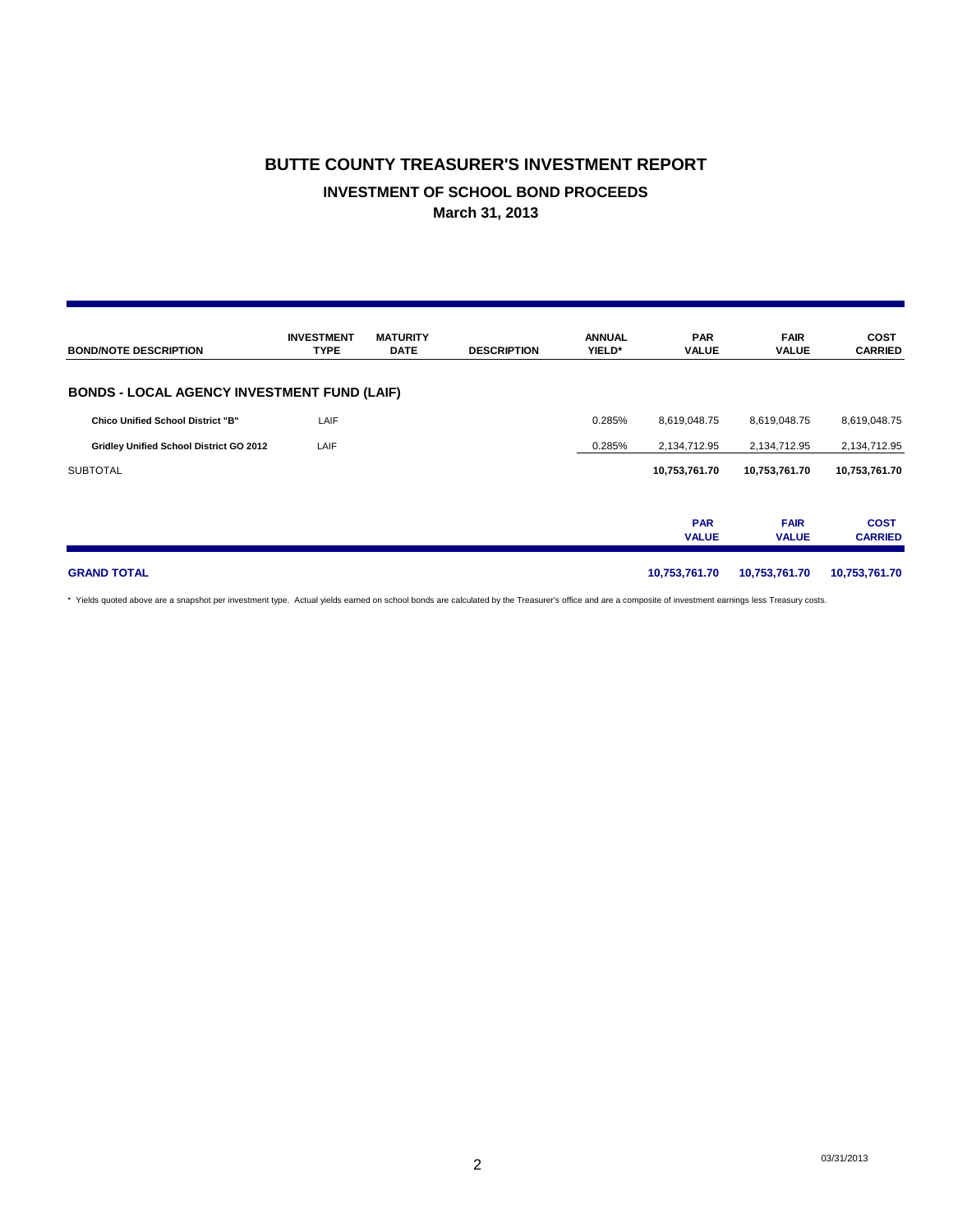# **BUTTE COUNTY TREASURER'S INVESTMENT REPORT INVESTMENTS UNDER MANAGEMENT OF TRUSTEES March 31, 2013**

|                                                                                     | <b>INVESTMENT</b>      | <b>MATURITY</b> |                              | <b>ANNUAL</b> | <b>PAR</b>   | <b>FAIR</b>  | COST           |
|-------------------------------------------------------------------------------------|------------------------|-----------------|------------------------------|---------------|--------------|--------------|----------------|
| <b>LOAN PROGRAM</b>                                                                 | <b>TYPE</b>            | <b>DATE</b>     | <b>DESCRIPTION</b>           | <b>YIELD</b>  | <b>VALUE</b> | <b>VALUE</b> | <b>CARRIED</b> |
|                                                                                     |                        |                 |                              |               |              |              |                |
| <b>2003 REFUNDING COP</b>                                                           |                        |                 |                              |               |              |              |                |
| <b>U.S. BANK, TRUSTEE</b>                                                           |                        |                 |                              |               |              |              |                |
| Expense Fund #XXXX6106                                                              | Money Market           |                 | US Bank MMF 4                | 0.036%        | 9,740.52     | 9,740.52     | 9.740.52       |
| Reserve Fund #XXXX6101                                                              | Money Market           |                 | US Bank MMF 4                | 0.036%        | 44,112.96    | 44,112.96    | 44,112.96      |
|                                                                                     | US Treas/Agency        | 10/18/13        | FHLB #3133XSAE8              | 2.820%        | 385,000.00   | 392,338.10   | 398,962.04     |
| Lease Payment #XXXX6100                                                             | Money Market           |                 | US Bank MMF 4                | 0.036%        | 6,989.89     | 6,989.89     | 6,989.89       |
| <b>SUBTOTAL</b>                                                                     |                        |                 |                              |               | 445,843.37   | 453,181.47   | 459,805.41     |
| <b>2004 PENSION OBLIGATION BONDS</b><br><b>WELLS FARGO BANK, TRUSTEE</b>            |                        |                 |                              |               |              |              |                |
| Series A Bond Fund #XXXX1106                                                        | Money Market           |                 | Gov MMF Service Fund #1752   | 0.053%        | 846,084.65   | 846,084.65   | 846,084.65     |
| Int. Rate Stabilization Fund #XXXX1109                                              | Money Market           |                 | Advantage Prime MM #1752     | 0.053%        | 1,004.64     | 1,004.64     | 1,004.64       |
|                                                                                     | Pooled Agency Funds    |                 | Local Agency Investment Fund | 0.285%        | 1,622.46     | 1,622.46     | 1,622.46       |
| Series B Interest Fund #XXXX1301                                                    | Money Market           |                 | Advantage Prime MM #1752     | 0.053%        | 648,249.89   | 648,249.89   | 648,249.89     |
| <b>SUBTOTAL</b>                                                                     |                        |                 |                              |               | 1,496,961.64 | 1,496,961.64 | 1,496,961.64   |
| <b>2004 WORKERS' COMPENSATION</b>                                                   |                        |                 |                              |               |              |              |                |
| <b>York Risk Services Group</b>                                                     |                        |                 |                              |               |              |              |                |
| - Claim Administrators                                                              |                        |                 |                              |               |              |              |                |
| Umpqua Bank #XXXXX2601                                                              | <b>Commercial Bank</b> |                 | <b>Business Checking</b>     | <b>NA</b>     | 157, 151.36  | 157, 151.36  | 157, 151.36    |
| <b>SUBTOTAL</b>                                                                     |                        |                 |                              |               | 157.151.36   | 157.151.36   | 157.151.36     |
| 2006 COP - NEAL ROAD RECYCLING & WASTE FACILITY<br><b>WELLS FARGO BANK, TRUSTEE</b> |                        |                 |                              |               |              |              |                |
| Certificate Reserve Fund #XXXX0800                                                  | Money Market           |                 | Gov MMF Service Fund #743    | 0.010%        | 8,500.22     | 8,500.22     | 8,500.22       |
|                                                                                     | US Treas/Agency        | 8/07/2017       | FHLMC #3134G3ZR4             | 1.000%        | 1,200,000.00 | 1,194,576.00 | 1,200,000.00   |
| Base Rental Payment Fund #XXXX0801                                                  | <b>Money Market</b>    |                 | Gov MMF Service Fund #743    | 0.010%        | 1.02         | 1.02         | 1.02           |
| Expense Fund #XXXX0802                                                              | Money Market           |                 | Gov MMF Service Fund #743    | 0.010%        | 7,231.32     | 7,231.32     | 7,231.32       |
| <b>SUBTOTAL</b>                                                                     |                        |                 |                              |               | 1,215,732.56 | 1,210,308.56 | 1,215,732.56   |
|                                                                                     |                        |                 |                              |               |              |              |                |
|                                                                                     |                        |                 |                              |               | <b>PAR</b>   | <b>FAIR</b>  | <b>COST</b>    |
|                                                                                     |                        |                 |                              |               | <b>VALUE</b> | <b>VALUE</b> | <b>CARRIED</b> |
| <b>GRAND TOTAL</b>                                                                  |                        |                 |                              |               | 3.315.688.93 | 3,317,603.03 | 3.329.650.97   |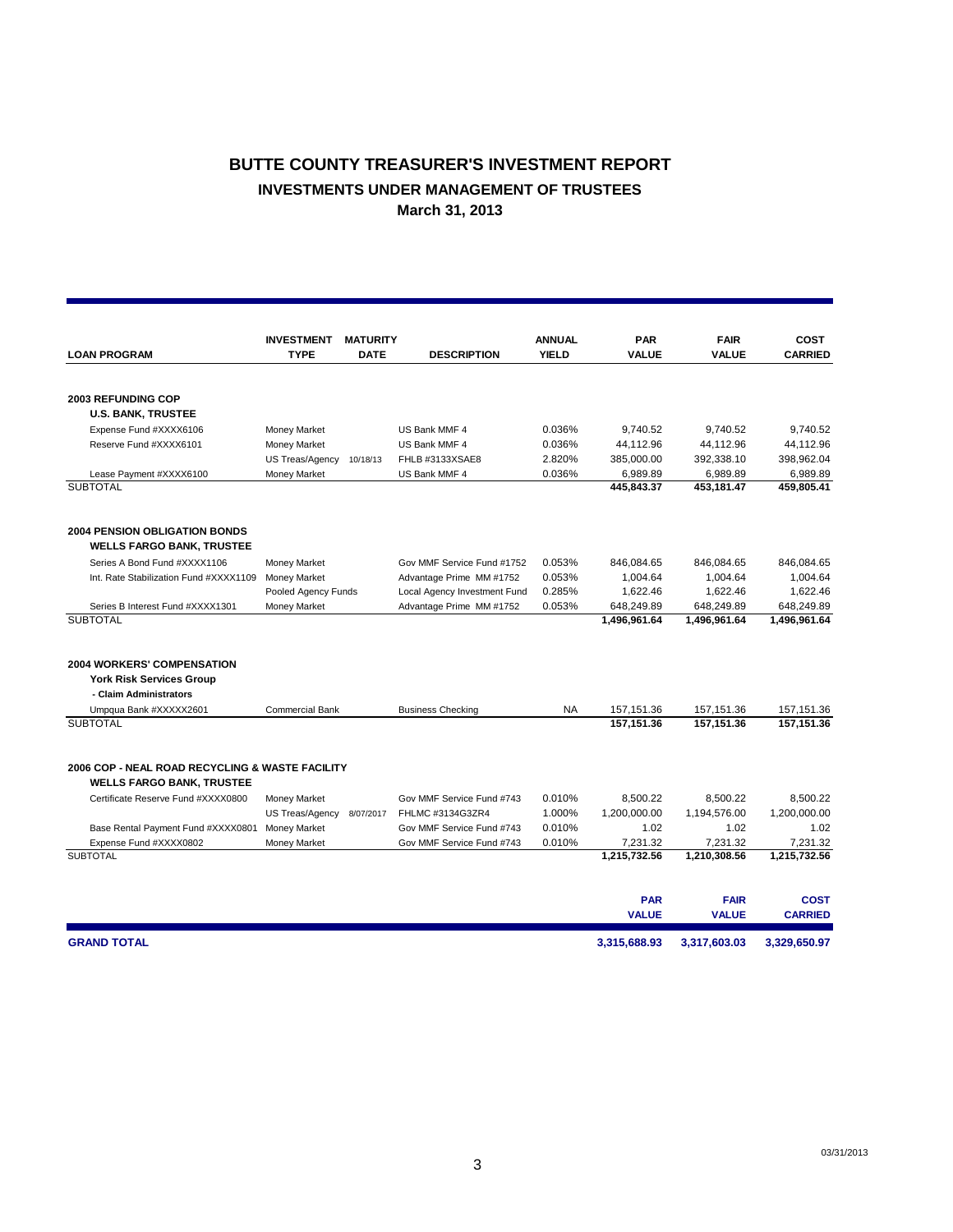### **BUTTE COUNTY TREASURER'S INVESTMENT REPORT March 31, 2013 ACTIVELY MANAGED PORTFOLIO "AT-A-GLANCE"**



# **Butte County Pooled Treasury Portfolio Balance\*\* Net of Tax and Revenue Notes (TRAN) and Bond Proceeds**



**\*\* This chart does not include deposits from TRAN, Bond Proceeds, or Investments under Management of Trustees.**

 **It is intended to demonstrate cash flow trends and establish a baseline for the portfolio, enabling medium term investments.**